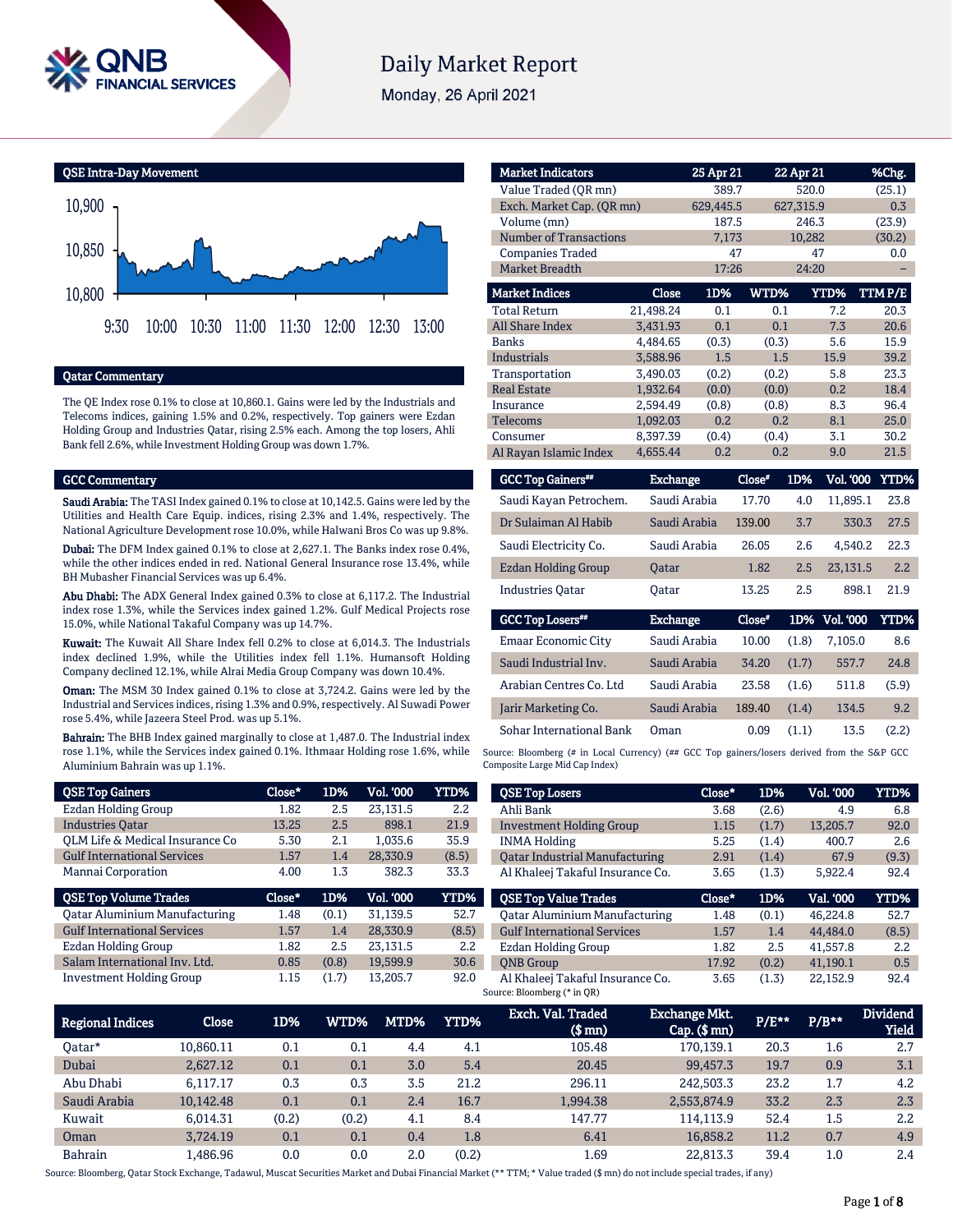### Qatar Market Commentary

- The QE Index rose 0.1% to close at 10,860.1. The Industrials and Telecoms indices led the gains. The index rose on the back of buying support from GCC, Arab and Foreign shareholders despite selling pressure from Qatari shareholders.
- Ezdan Holding Group and Industries Qatar were the top gainers, rising 2.5% each. Among the top losers, Ahli Bank fell 2.6%, while Investment Holding Group was down 1.7%.
- Volume of shares traded on Sunday fell by 23.9% to 187.5mn from 246.3mn on Thursday. Further, as compared to the 30-day moving average of 291.8mn, volume for the day was 35.8% lower. Qatar Aluminium Manufacturing Company and Gulf International Services were the most active stocks, contributing 16.6% and 15.1% to the total volume, respectively.

| <b>Overall Activity</b>        | Buy %* | Sell %* | Net (QR)       |
|--------------------------------|--------|---------|----------------|
| Oatari Individuals             | 52.43% | 54.19%  | (6,852,576.0)  |
| <b>Oatari Institutions</b>     | 17.49% | 20.01%  | (9,798,350.9)  |
| Oatari                         | 69.93% | 74.20%  | (16,650,926.9) |
| <b>GCC</b> Individuals         | 0.46%  | 2.22%   | (6,849,567.9)  |
| <b>GCC</b> Institutions        | 2.37%  | 0.20%   | 8,458,295.1    |
| <b>GCC</b>                     | 2.83%  | 2.42%   | 1,608,727.3    |
| Arab Individuals               | 16.66% | 13.05%  | 14,080,231.0   |
| <b>Arab Institutions</b>       | 0.00%  | 0.44%   | (1,700,894.0)  |
| Arab                           | 16.66% | 13.49%  | 12,379,337.1   |
| Foreigners Individuals         | 4.60%  | 3.81%   | 3,050,404.4    |
| <b>Foreigners Institutions</b> | 5.98%  | 6.08%   | (387, 541.8)   |
| <b>Foreigners</b>              | 10.58% | 9.90%   | 2,662,862.6    |

Source: Qatar Stock Exchange (\*as a % of traded value)

# Earnings Releases and Earnings Calendar

#### Earnings Releases

| <b>Company</b>                                  | Market       | Currency  | Revenue (mn)<br>102021 | % Change<br>YoY | <b>Operating Profit</b><br>$(mn)$ 102021 | % Change<br>YoY | Net Profit<br>(mn) 1Q2021 | % Change<br>YoY |
|-------------------------------------------------|--------------|-----------|------------------------|-----------------|------------------------------------------|-----------------|---------------------------|-----------------|
| Filing & Packing Materials<br>Manufacturing Co. | Saudi Arabia | <b>SR</b> | 48.5                   | 0.4%            | (0.7)                                    | N/A             | (1.5)                     | N/A             |
| Zahrat Al Waha for Trading Co.                  | Saudi Arabia | <b>SR</b> | 118.1                  | $-4.5%$         | 19.5                                     | 18.0%           | 20.3                      | 57.4%           |
| Lazurde Company for Jewelry                     | Saudi Arabia | <b>SR</b> | 551.4                  | 23.9%           | 27.9                                     | 125.0%          | 10.2                      | N/A             |
| Dr. Sulaiman Al Habib Medical<br>Services Group | Saudi Arabia | <b>SR</b> | 1.694.8                | 26.2%           | 349.6                                    | 35.2%           | 319.0                     | 29.4%           |
| Saudi Arabian Mining Co.                        | Saudi Arabia | <b>SR</b> | 5.449.8                | 25.1%           | 1.047.0                                  | N/A             | 761.2                     | N/A             |
| Al Moammar Information<br>Systems Co.           | Saudi Arabia | <b>SR</b> | 223.5                  | $-2.0%$         | 21.7                                     | $-0.9%$         | 16.0                      | $-5.3%$         |
| Saudi Arabian Amiantit Co.                      | Saudi Arabia | <b>SR</b> | 114.6                  | $-29.3%$        | (50.0)                                   | N/A             | (1.3)                     | N/A             |

Source: Company data, DFM, ADX, MSM, TASI, BHB.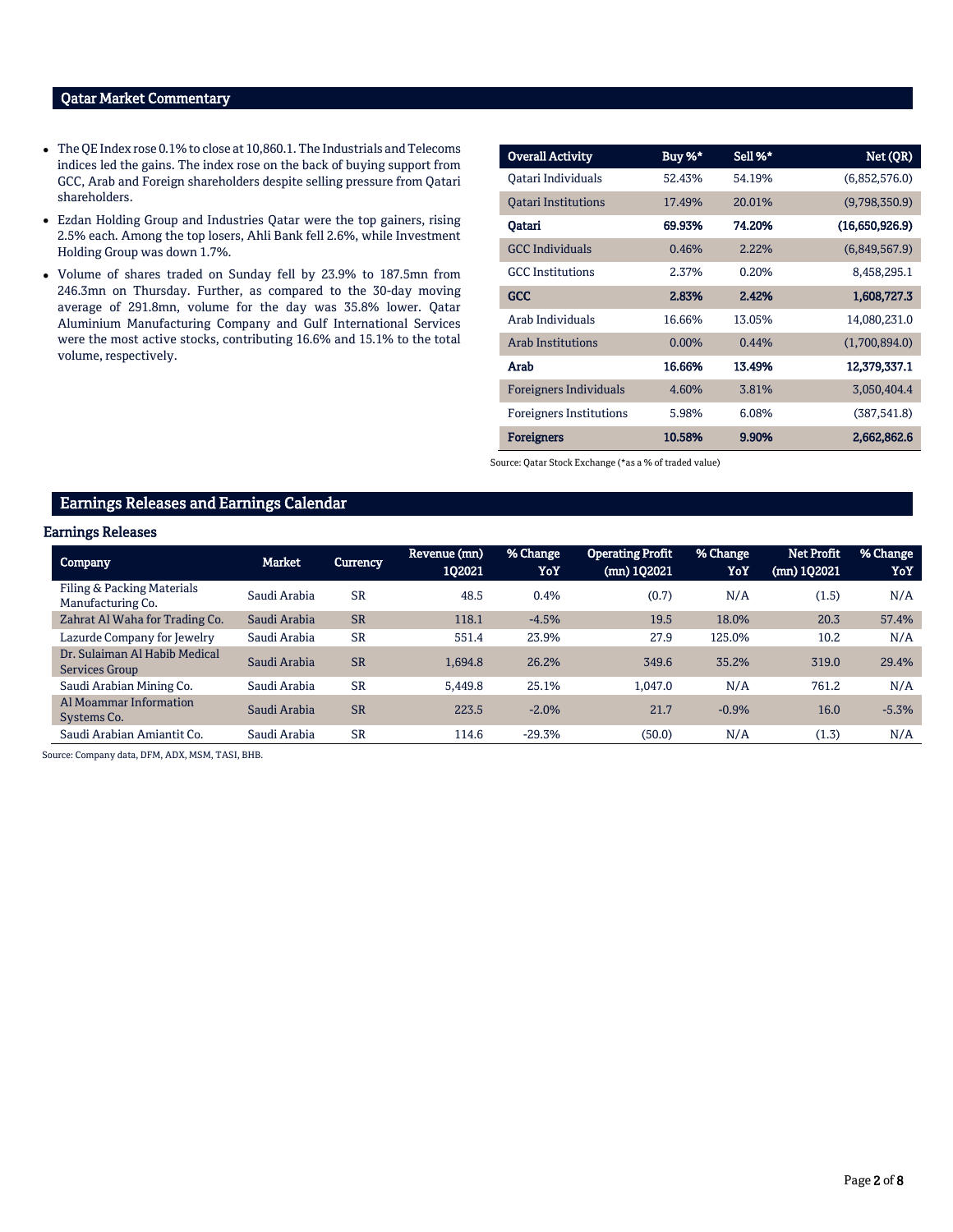| <b>Earnings Calendar</b> |                                               |                                  |                       |               |
|--------------------------|-----------------------------------------------|----------------------------------|-----------------------|---------------|
| <b>Tickers</b>           | <b>Company Name</b>                           | Date of reporting 1Q2021 results | No. of days remaining | <b>Status</b> |
| <b>OLMI</b>              | QLM Life & Medical Insurance Company          | 26-Apr-21                        | $\Omega$              | Due           |
| <b>ERES</b>              | <b>Ezdan Holding Group</b>                    | 26-Apr-21                        | $\mathbf{0}$          | <b>Due</b>    |
| <b>DBIS</b>              | Dlala Brokerage & Investment Holding Company  | 26-Apr-21                        | 0                     | Due           |
| <b>IQCD</b>              | <b>Industries Qatar</b>                       | 26-Apr-21                        | $\mathbf{0}$          | Due           |
| <b>SIIS</b>              | Salam International Investment Limited        | 26-Apr-21                        | 0                     | Due           |
| QATI                     | <b>Qatar Insurance Company</b>                | 27-Apr-21                        | $\mathbf{1}$          | <b>Due</b>    |
| QIIK                     | <b>Oatar International Islamic Bank</b>       | 27-Apr-21                        | 1                     | Due           |
| <b>GWCS</b>              | <b>Gulf Warehousing Company</b>               | 27-Apr-21                        | $\mathbf{1}$          | Due           |
| <b>MPHC</b>              | Mesaieed Petrochemical Holding Company        | 27-Apr-21                        | 1                     | Due           |
| <b>BLDN</b>              | <b>Baladna</b>                                | 27-Apr-21                        | $\mathbf{1}$          | Due           |
| QEWS                     | Qatar Electricity & Water Company             | 28-Apr-21                        | $\overline{2}$        | Due           |
| <b>MRDS</b>              | Mazaya Qatar Real Estate Development          | 28-Apr-21                        | $\mathbf{2}$          | Due           |
| <b>AHCS</b>              | <b>Aamal Company</b>                          | 28-Apr-21                        | $\overline{c}$        | Due           |
| <b>MERS</b>              | Al Meera Consumer Goods Company               | 28-Apr-21                        | $\overline{c}$        | Due           |
| QAMC                     | <b>Qatar Aluminum Manufacturing Company</b>   | 28-Apr-21                        | 2                     | Due           |
| <b>QCFS</b>              | Qatar Cinema & Film Distribution Company      | 28-Apr-21                        | $\overline{c}$        | Due           |
| <b>ORDS</b>              | Ooredoo                                       | 28-Apr-21                        | 2                     | Due           |
| <b>MCCS</b>              | <b>Mannai Corporation</b>                     | 28-Apr-21                        | $\overline{c}$        | Due           |
| QIMD                     | <b>Qatar Industrial Manufacturing Company</b> | 28-Apr-21                        | 2                     | Due           |
| <b>AKHI</b>              | Al Khaleej Takaful Insurance Company          | 28-Apr-21                        | $\overline{2}$        | Due           |
| <b>DOHI</b>              | Doha Insurance Group                          | 28-Apr-21                        | 2                     | Due           |
| <b>OISI</b>              | Qatar Islamic Insurance Group                 | 28-Apr-21                        | $\overline{2}$        | Due           |
| <b>DHBK</b>              | Doha Bank                                     | 28-Apr-21                        | 2                     | Due           |
| QGRI                     | Qatar General Insurance & Reinsurance Company | 29-Apr-21                        | $\overline{3}$        | Due           |
| ZHCD                     | <b>Zad Holding Company</b>                    | 29-Apr-21                        | 3                     | Due           |
| <b>GISS</b>              | <b>Gulf International Services</b>            | 29-Apr-21                        | $\overline{3}$        | Due           |
| QOIS                     | Qatar Oman Investment Company                 | 29-Apr-21                        | 3                     | Due           |
| <b>NLCS</b>              | Alijarah Holding                              | 29-Apr-21                        | $\overline{3}$        | Due           |

Source: QSE

# News

#### Qatar

 CBQK's bottom line rises to QR602.7mn YoY in 1Q2021, above our estimate – The Commercial Bank's (CBQK) net profit rose 49.9% YoY (+310.5% QoQ) to QR602.7mn in 1Q2021, above our estimate of QR552.3mn (variation of +9.1%). Net interest income increased 5.9% YoY and 10.2% QoQ in 1Q2021 to QR856.0mn. The company's net operating income came in at QR1,160.8mn in 1Q2021, which represents an increase of 28.0% YoY. However, on QoQ basis net operating income fell 0.1%. The bank's total assets stood at QR163.1bn at the end of March 31, 2021, up 11.4% YoY (+6.2% QoQ). Loans and advances to customers were QR99.4bn, registering a rise of 12.0% YoY (+2.8% QoQ) at the end of March 31, 2021. Customer deposits rose 5.8% YoY and 8.0% QoQ to reach QR81.8bn at the end of March 31, 2021. The earnings per share amounted to QR0.15 in 1Q2021 as compared to earnings per share of QR0.10 in 1Q2020. CBQK's Chairman, Sheikh Abdulla bin Ali bin Jabor Al-Thani said, "Commercial Bank is privileged to have been able to support Qatar, its people and the economy through the challenges of the Covid-19 pandemic. We implemented several measures to ease the financial stress on our clients such as postponing loan instalments and interest payments, providing corporates and SMEs in affected sectors with concessionary interest rates and being one of the largest participants in the National Response

Guarantee Programme. "We are committed to contributing to the success of Qatar by offering innovative world-class banking solutions in the country. During the quarter, we were honored to be recognized as the 'Best Bank in Qatar 2021' by Global Finance for the second time and also receive the 'Serving Business Owners' and the 'Data Management and Security' awards in Private Banking and Wealth Management in Qatar for 2021 from Euromoney. "The swift and decisive actions taken by Qatar's leadership to stabilize the economy during the COVID-19 pandemic has positioned it for a sustainable and robust recovery. This is underpinned by Qatar's successful vaccination program and the government's ongoing investment in infrastructure, including Qatar's ambitious \$28bn plan to expand its liquefied natural gas capacity, cementing its position as the world's biggest supplier." Commercial Bank vice chairman Hussain Alfardan added, "Commercial Bank continues to attract strong investor confidence, having demonstrated the resilience and agility of its business as we successfully navigated the challenges of the COVID-19 pandemic by leveraging technology and maintaining a prudent risk management approach. This was demonstrated by the attractive pricing and oversubscription of our inaugural international \$500mn PNC5 AT1 issuance, the largest size international issuance for an AT1 out of Qatar." Commercial Bank Group Chief Executive officer, Joseph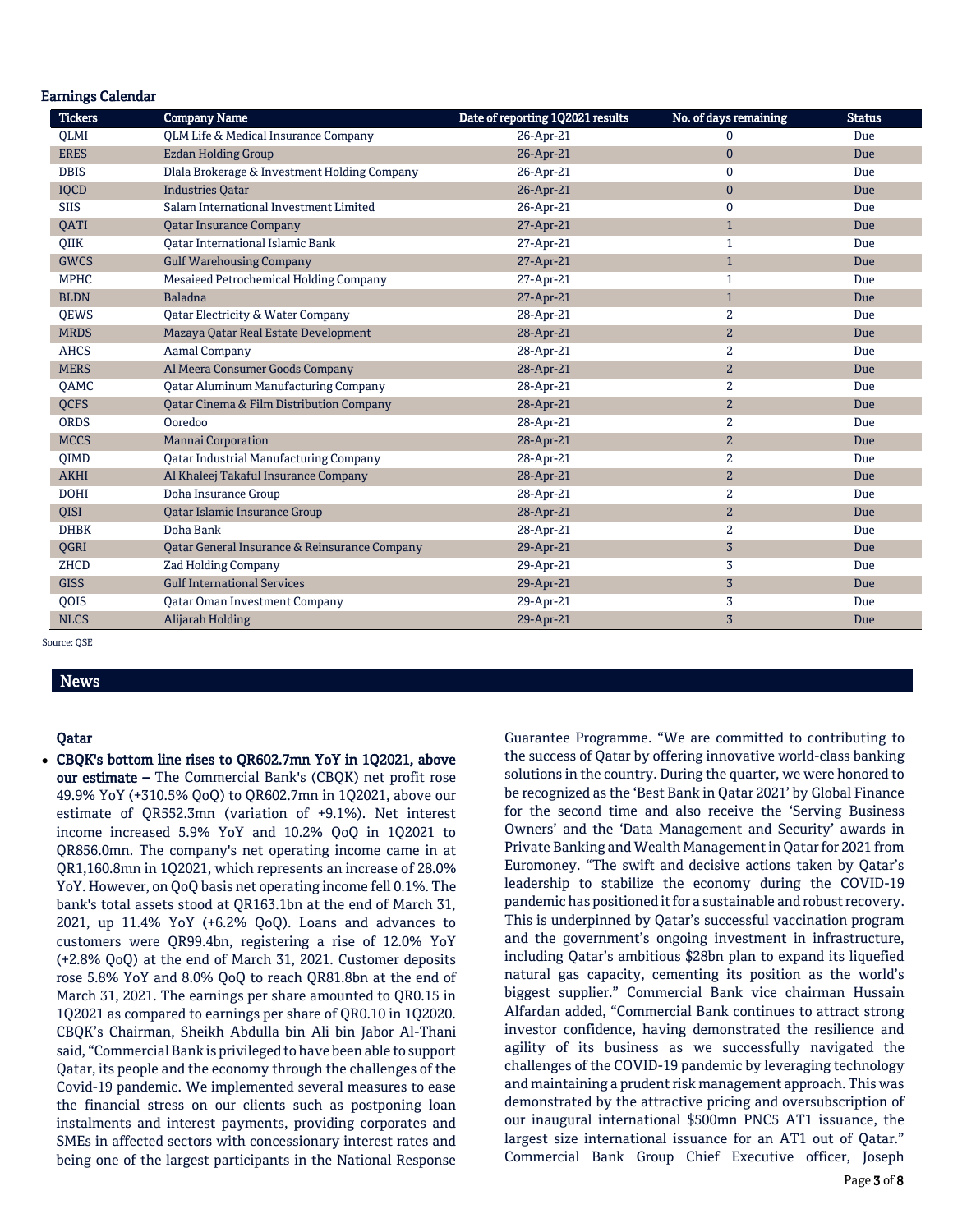Abraham commented, "Gross provisioning in 1Q2021 increased by 28.7% compared to the same period last year mainly on account of higher provisions on NPL customers. This was partially offset by strong recoveries during the period, hence net loan provisioning in 1Q2021 increased by 12.9% to QR212.5mn, compared to the same period last year. "Alternatif Bank's performance in the first quarter was impacted by increased interest rate and currency volatility in the Turkish market. Alternatif Bank reported a net loss of QR20.7mn during the quarter compared to a profit of QR24.6mn for the same period last year. We remain positive on the outlook for Alternatif Bank for the full year, are committed to our business in Turkey, and see significant opportunities to create value in the long term. "Our associate banks NBO and UAB contributed positively to our earnings in the first quarter of 2021 with UAB recording a profit for the first quarter compared to a loss the previous year. NBO in Oman continues to contribute positively to the overall income from associates. We continue to focus on improving the performance of our associates by driving operational efficiencies." (QNB FS Research, QSE, Gulf-Times.com)

- VFQS's bottom line rises to QR66.0mn YoY in 1Q2021, above our estimate – Vodafone Qatar's (VFQS) net profit rose 37.8% YoY (+13.1% QoQ) to QR66.0mn in 1Q2021, above our estimate of QR55.3mn (variation of +19.4%). The company's Revenue came in at QR585.4mn in 1Q2021, which represents an increase of 8.3% YoY. However, on QoQ basis Revenue fell 0.5%. EPS amounted to QR0.016 in 1Q2021 as compared to QR0.011 in 1Q2020. Total revenue increased driven by continued growth in Company's Postpaid revenue and Fixed Broadband services in addition to higher handset sales. Service Revenue grew by 5.1% to reach QR534mn. EBITDA for the period increased by 17% YoY to reach QR234mn led by higher service revenue and the continued effectiveness in implementing the Company's cost optimization program. Consequently, EBITDA margin rose by 3 percentage points to 40%. Vodafone Qatar is now serving 1.7mn mobile customers, the Company added in a statement. (QNB FS Research, QSE, Peninsula Business)
- WDAM's bottom line declines to QR1.0mn in 1Q2021, below our estimate – Widam Food Company (WDAM) reported net profit of QR1.0mn in 1Q2021 as compared to net profit of QR26.5mn in 1Q2020 and net loss of QR13.8mn in 4Q2020, below our estimate of QR13.3mn. The company's Revenue came in at QR100.4mn in 1Q2021, which represents a decrease of 31.6% YoY (-48.3% QoQ). EPS amounted to QR0.01 in 1Q2021 as compared to QR0.15 in 1Q2020. (QNB FS Research, QSE)
- IGRD's reports net profit of QR8.1mn YoY in 1Q2021, bang in-line with our estimate – Investment Holding Group (IGRD) reported net profit of QR8.1mn in 1Q2021 as compared to net profit of QR9.7mn in 1Q2020 and net loss of QR3.4mn in 4Q2020, bang inline with our estimate of QR8.4mn (variation of -3.0%). The company's Revenue came in at QR83.3mn in 1Q2021, which represents an increase of 9.5% YoY (+0.1% QoQ). EPS amounted to QR0.010 in 1Q2021 as compared to QR0.012 in 1Q2020. IGRD (a Qatari public shareholding company) was established in 2008 and was listed on the QSE in 2017, and its authorized capital is QR830mn and the number of its negotiable shares is 497,200,000 shares. (QNB FS Research, QSE, Peninsula Business)
- Milaha's board gives nod for up to 100% foreign ownership Qatar Navigation (Milaha) has recommended up to 100% foreign ownership, after the cabinet endorsed a plan that offered full foreign holding in the listed companies. Qatar had early this month allowed up to 100% foreign ownership limit (FOL) in the listed companies from the present limit of 49%, a crucial move that ought to substantially enhance liquidity and trading in the market. "The board of directors approves the amendment of the Articles of Association to increase the percentage of non-Qatari ownership from 49% to 100% subject to the approval of the concerned official authorities and the company's extra ordinary general assembly and according to the necessary procedures in this regard," Milaha said in a regulatory filing with the QSE. Milaha is the second Qatari listed company to approve the move to 100% foreign ownership limit, following the government's approval to raise the limit, according to QSE's Chief Executive, Rashid bin Ali Al-Mansoori. It is expected that after up to 100% FOL is implemented, the weight of these companies in the emerging market indices (MSCI and FTSE) would increase as the indices calculate the weight of each company based on percentage ownership available to investors (local, regional and international). The (expected) increase (in the weight) translates into new money coming to that stock mainly from international funds to match with the new weight of that company. Qatar is the first country to have 100% FOL for all listed firms. Since FOLs are a consideration in the weight of stocks in global emerging market indices, such as those managed by MSCI and FTSE, the increase in FOL will increase the weights of Qatari stocks in these indices, said Akber Khan, senior director (Asset Management Group), Al Rayan Investment. The draft law, approved by the cabinet, includes the amendment of Article (7) of the law so that non-Qatari investors can own up to 100% of the capital of Qatari shareholding companies listed on the QSE. "The decision to raise the percentage of foreign ownership in the shares of Qatari companies will positively affect the liquidity and trading in the market," Al-Mansoori had said. (Gulf-Times.com)
- QGRI announces updates for its board's election Qatar General Insurance & Reinsurance Company (QGRI) announced Ali Mohd I M Al-Derbasti has withdrawn his nomination for the board membership candidacy for the period of three years, i.e. 2021 – 2023, in the General Assembly meeting for year 2019 taking place on Sunday, April 25, 2021. (QSE)
- QGRI announces the postponement of its AGM for the year 2020 to April 29 – Qatar General Insurance & Reinsurance Company (QGRI) announced the postponement of its Ordinary General Assembly Meeting (AGM) for the year 2020 due to the lack of a quorum. The second meeting will be held virtually (through "Zoom" application) on April 29, 2021 at 09:30 pm. Registration to the Second General Assembly Meeting (AGM) for year 2020 in person (either self or by proxy) at company's headquarter in area 4, Musheirib, Street 880, Building No. 23, starting from 7:00 pm till 9:00 pm. (QSE)
- Chairman: MPHC poised to strengthen market position Mesaieed Petrochemical Holding Company (MPHC) is poised to strengthen its market position and increase shareholder's value as it follows a strategy towards being a petrochemicals producer known for operational excellence, high safety and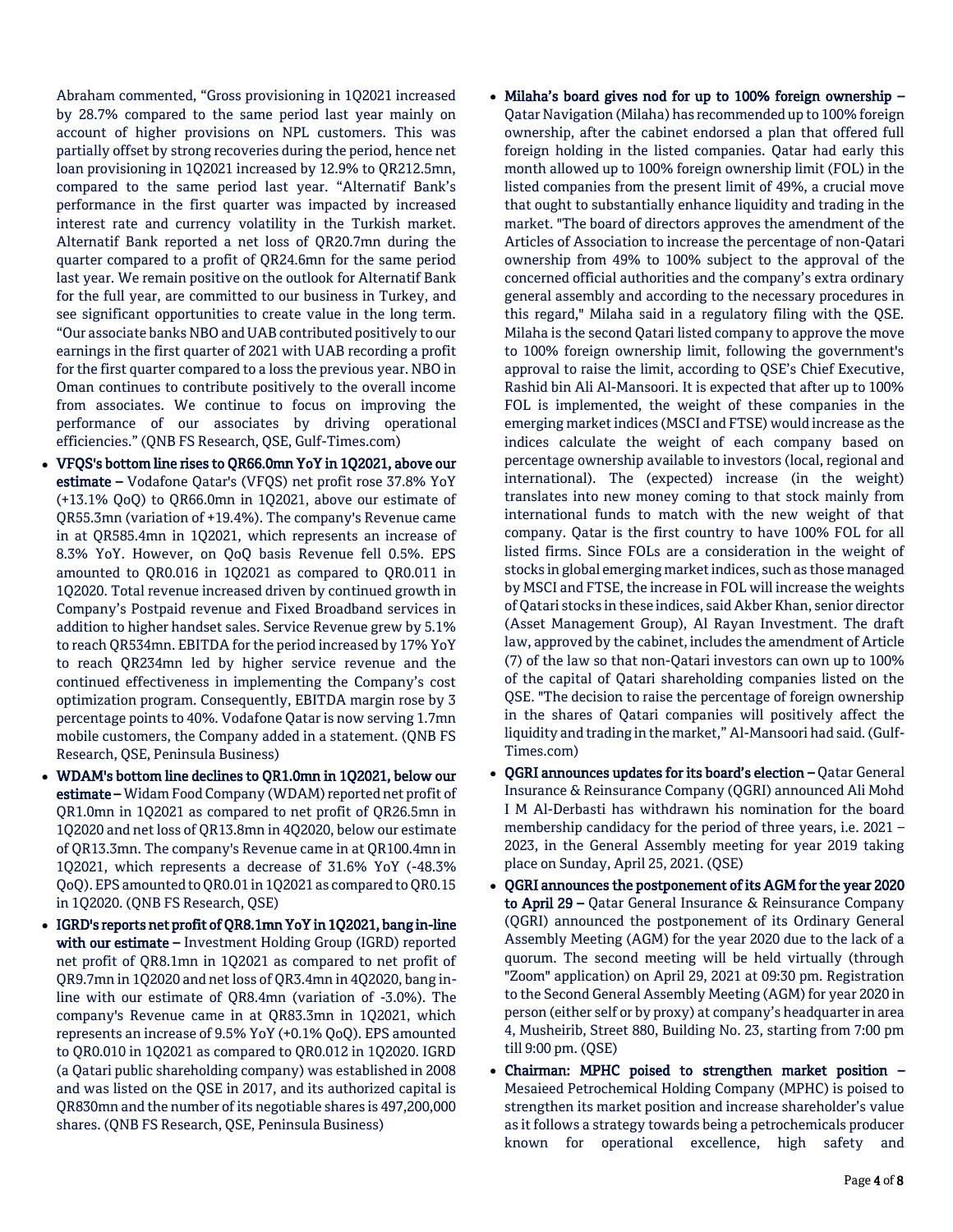environmental standards, the company's chairman said. Addressing shareholders at the company's annual general assembly meeting (AGM), MPHC Chairman Ahmad Saif Al Sulaiti said, "The year 2020 was marked by global economic uncertainties in form of stymied demand and weaker global GDP growth since the start of the year. The macro-environment further deteriorated due to an unprecedented decline in the crude oil prices amid COVID-19 pandemic." "All of this led to increased pressure on our product prices, which together with a decline in sales volumes amid periodic maintenance turnarounds negatively affected MPHC's overall financial performance for this year to record a net profit of QR532mn," he said. "There have been some signs of gradual recovery noted in the global macroeconomic climate, specifically in the latter part of 2020, with a rebound in the prices of crude oil and downstream products, owing to unprecedented stimulus announcements and lifting of lockdowns in major markets, along with optimism around vaccine roll-out. Against such a backdrop of positive developments, we look forward to a further improved macroeconomic environment, which would yield positive results in terms of enhanced performance for MPHC's joint ventures," he said. MPHC continued to focus on operational excellence, growth and sustainability in a year marked by extremely challenging macroeconomic headwinds, he said. "Operational excellence was mainly driven by continuous optimization of our processes and operating costs in a lower price environment, improved reliability and enhanced asset integrity. In sustainability, we continued to limit the environmental impact of our business, while optimizing operating rates. One of our core objectives during the year was to execute the planned turnarounds for certain facilities safely, despite the challenges posed due to the spread of the pandemic, all the facilities successfully completed their respective planned turnarounds within the budgeted schedules," the Chairman said. Going forward, he said, "We will remain focused on our five-year business plan of containing expenses while making capital expenditures to optimize plant operating rates, enhance the safety of operations and unlock future growth potential." "Given current short- and medium-term economic outlook and the related impact on our business, the board of directors proposed to pay a total annual dividend distribution for 2020 of QR503mn, equivalent to QR0.04 per share, with a pay-out ratio of 94 percent to the Group's net earnings. Given that this year's payout ratio has been the highest since MPHC's incorporation, even with the extreme challenges faced by the Group during 2020, it is a testament to the Group's robust and resilient financial position," he said. (Qatar Tribune)

 Qatar Petroleum to plan \$1bn bond for gas expansion – Qatar Petroleum plans to issue up to \$10bn of bonds as soon as this quarter to fund a massive natural-gas project, according to a person with knowledge of the matter. The state producer is inviting banks to arrange what would be its first dollar bonds, the person said, asking not to be identified because the information is private. The company is seeking between \$7bn and \$10bn of five, 10- and 30-year notes, the person said. That would make it one of the largest corporate deals this year and one of the biggest of any kind from emerging markets. The money would go toward the North Field expansion, the person said. Through that \$29bn project, Qatar will cement its status as

the biggest exporter of liquefied natural gas. It aims to raise its annual output capacity more than 50% by 2027 to 126mn tons. The North Field, situated in the Persian Gulf, is the world's largest gas deposit and shared between Qatar and Iran. (Bloomberg, Zawya)

 QCB: Qatar commercial banks' total assets expand 10.04% YoY to QR1.75tn in March – Doha's commercial banks witnessed their foreign assets grow faster than the domestic assets YoY this March, according to the Qatar Central Bank (QCB). The credit to the public sector was seen outpacing the total assets growth in the country's commercial banks during the period in review, the QCB data suggested. The robust growth in the domestic and foreign assets led the commercial banks total assets expand 10.04% YoY to QR1.75tn this March, indicating the sector's support to the country's economy in the review period. The monthly Purchasing Managers' Index (PMI) of the Qatar Financial Centre suggests strong quarterly expansion, indicating the recovery of the non-energy economy. The International Monetary Fund recently said the PMI of most Gulf Co-operation Council countries returned to the expansionary territory by mid-2020 and continued to signal an upward trend in some oil exporters such as Qatar, Saudi Arabia and the UAE. The latest report from the QCB suggests that the domestic assets constituted QR1.5tn or 86% of the total; and overseas assets at QR0.25tn or 14% of the total in the review period. Total domestic assets were seen expanding 9.14% and foreign assets by 15.9% YoY in March 2021. The YoY expansion in the total assets of the commercial lenders in the review period has been on account of a robust growth trajectory especially in credit, securities portfolio (notably in debt), cash and precious metals and claims on banks. The commercial banks' total credit soared 8.2% YoY to QR1.17tn with domestic credit expanding 8.64% to QR1.1tn and overseas credit by 2.21% to QR74.93bn in February this year. The commercial banks' total credit to public sector saw 14.6% YoY growth to QR409.92bn and those to the private sector by 5.21% to QR750.89bn, while those to non-banking financial institutions were down 2.69% to QR13.77bn in March this year. The total securities portfolio, which is the second largest component of the commercial banks' assets side, witnessed 12.54% YoY jump to QR219.49bn in March 2021. The domestic securities portfolio was seen surging 13.85% to QR200.99bn; while overseas securities portfolio was flat at QR18.5bn in the review period. Of the total QR219.49bn securities portfolio; debt (conventional) was to the extent of QR141.14bn, which grew 22.1% YoY; and sukuk of QR73.4bn, which was however down 1.86% YoY in March 2021. The domestic debt shot up 25.25% on a yearly basis to QR128.46bn, while the overseas debt shrank 2.69% to QR12.68bn in March this year. The government's total debt fell 4.09% YoY to QR97.72bn with domestic debt declining 3.64% to QR90.09bn and foreign debt by 9.06% to QR7.63bn in the review period. The banks' total debt expanded 14% YoY to QR9.85bn in March 2021 with their domestic debt witnessing a 15.12% surge to QR6.32bn and overseas debt by 12.06% to QR3.53bn. The debt issued by neither the government nor banks grew about seven-fold to QR33.558n, mainly from the domestic side, in the review period. (Gulf-Times.com)

 FocusEconomics: Qatar's public debt to fall steadily until 2025 – Qatar's public debt has been forecast to fall steadily, from 63.3% of the country's GDP this year to 56.9% in 2025, FocusEconomics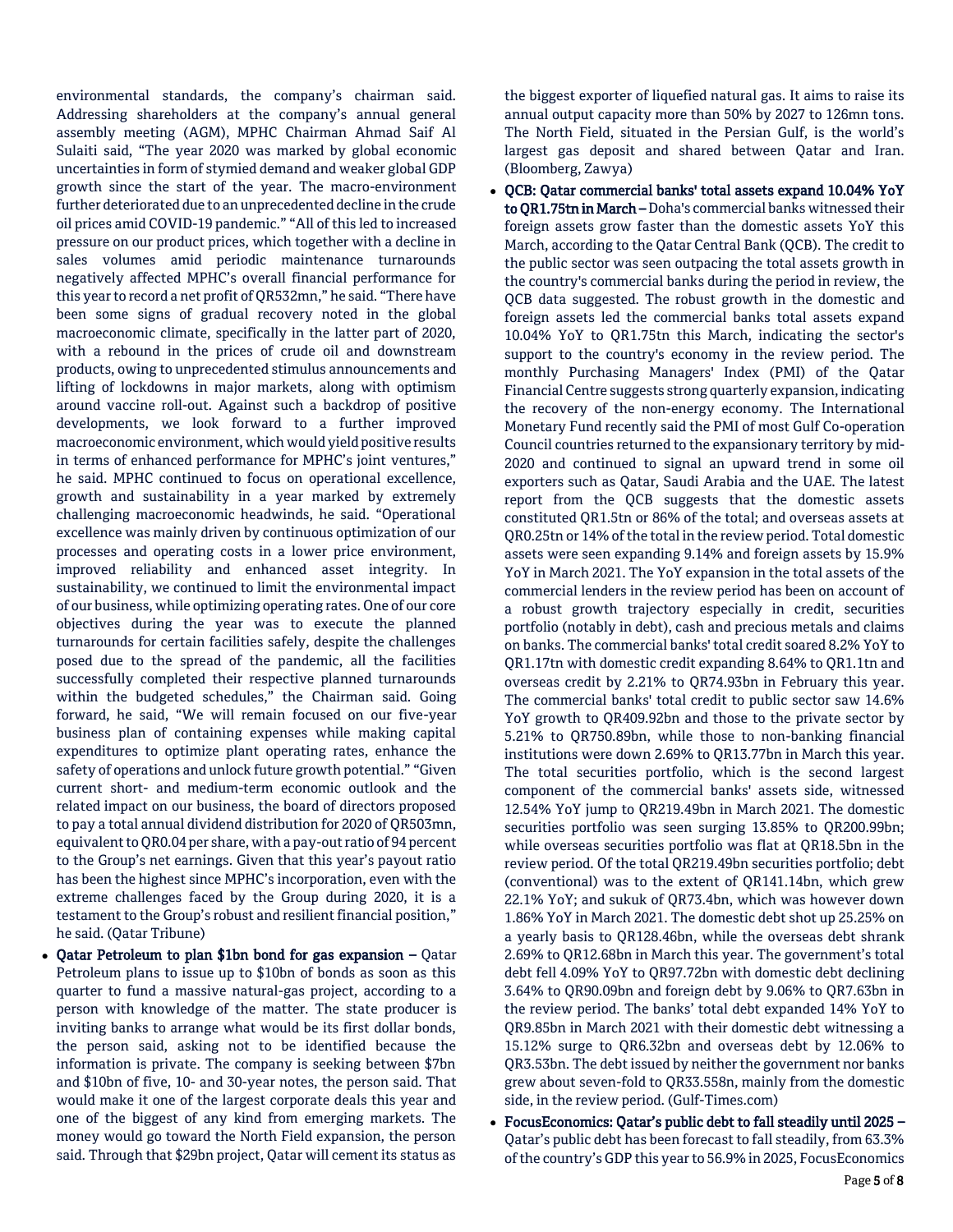said in a report. The country's public debt as a percentage of the GDP will fall continuously over the next five years, the researcher said. It is projected at 60.3% for 2022, 60% (2023), 58.5% (2024) and 56.9% (2025). Qatar's GDP has been estimated to reach \$207bn in 2025 from \$168bn this year, the new report has shown. Next year, it will be \$177bn, followed by \$187bn (2023) and \$197bn (2024). GDP per capita, FocusEconomics said, has been estimated to reach \$73,126 in 2025 from \$59,772 this year. The country's GDP per capita has been estimated at \$62,955 in 2022, \$66,216 (2023) and \$69,679 (2024). Qatar's economic growth in terms of nominal GDP will reach 5.2% in 2025 from 14.6% by the year-end. Next year it will be 5.6%, 5.4% (2023) and 5.5% (2024). The country's fiscal balance as a percentage of GDP is set to rise to 3% in 2025 from an estimated 1.4% this year. Next year it will be 1.8%, 2.2% in 2023 and 2.6% in 2024. Qatar's merchandise trade balance will scale up further and exceed \$45.2bn in 2025, the report said. This year, FocusEconomics has projected the merchandise trade balance at nearly \$33.6bn. Next year, it will account for \$35.3bn, \$38.6bn in (2023) and \$41.9bn (2024). The current account balance (as a percentage of GDP) will be 7.5% in 2025 compared with 3.2% in (2022), 4.6% (2023) and 6% in 2024. The country's inflation, the report noted, will be 1.8% in 2025 and 1% this year. Qatar's unemployment rate (as a percentage of active population) will remain a meagre in 0.2% in 2025, from 0.3% this year. Terming Qatar's economic outlook "stable", FocusEconomics said the economy is set to expand this year on stronger domestic and foreign demand. Investment in the energy sector and easing tensions with Gulf neighbors should also provide support. However, volatile commodity prices, the potential extension of restrictions and possible delays in the COVID-19 vaccine rollout pose downside risks. FocusEconomics panelists see a 2.8% rise in GDP in 2021, which is unchanged from last month's forecast, before growth of 3.5% in 2022. The energy sector began the year on a robust footing, with oil and gas extraction growing YoY in January, FocusEconomics noted. (Gulf-Times.com)

### International

 Goldman Sachs: UK economy set to grow faster than the US this year – Britain looks set to see faster economic growth than the US this year as the country races ahead with its vaccination program after its slump in 2020, Goldman Sachs said. The bank said in a note to clients that it now expects British gross domestic product to grow by a "striking" 7.8% this year, "above our expectations for the US." A Reuters poll of analysts published on April 13 showed an average forecast for growth of 5.0% in the UK, the world's fifth-biggest economy in 2021. The International Monetary Fund has projected a 5.3% expansion. But since those forecasts were made there have been signs of an acceleration in the pace of recovery with the country now having given a first coronavirus vaccine to more than half of its total population. "The UK economy is rebounding sharply from the COVID crisis," Goldman Sachs said. "The April flash PMI was much stronger than expected in the UK, with the services PMI moving strongly further into expansionary territory," it said. The bank also noted a much-stronger-than-expected 5.4% monthly jump in retail sales in March. The note did not provide a comparison forecast for US economic growth this year. In February, Goldman said it expected US GDP would grow by 6.8% in 2021 as President Joe Biden pushed ahead with a huge fiscal stimulus program.

Britain's economy shrank by nearly 10% last year as it was hit by longer coronavirus lockdowns than many of its peers. By comparison, the US economy shrank by an estimated 3.5%, according to the IMF. On Saturday, Bank of England Deputy Governor Ben Broadbent was quoted as saying he expected "very rapid growth at least over the next couple of quarters" as the country lifts its coronavirus restrictions. (Reuters)

 China to launch month-long effort in May to boost consumption – China will launch a series of promotional activities, including a new consumer goods expo in southern Hainan province, in May to boost spending as the Chinese retail sector recovers from COVID-19-induced consumer caution. Expanding domestic consumption is a priority in China's "dual circulation" economic strategy first highlighted by President Xi Jinping in May, which also called for a reduced dependence on foreign markets. China's retail sales surged 34.2% YoY in March, surpassing a 28.0% gain expected by analysts and stronger than the 33.8% jump in January-February. More significantly, retail revenues were 12.9% higher than March 2019 - before the pandemic. As China enters a five-day Labor Day holiday, it will kick off the monthlong spending campaign on May 1 in Shanghai with activities including a car show, Gao Feng, a commerce ministry spokesman, told a press conference. Other major cities such as Beijing, Chongqing and Suzhou will also hold sales in May, he added. E-commerce platforms will also offer sales on food, travel, and cultural and sporting products by "good quality brands" for half a month. Events planned in other cities include a food fair in Yangzhou city in eastern Jiangsu province from Thursday and a fair from May 12 in Guangzhou in southern Guangdong province that showcases well-known brands. The city of Haikou in the subtropical island of Hainan - positioned by Beijing as a major Chinese consumption and tourism hub - will hold the inaugural consumer goods expo from May 7-10. Besides domestic products, the expo will showcase consumer brands from 69 countries and regions including Japan, Britain and the US, with over 10,000 merchandisers and more than 200,000 visitors anticipated. (Reuters)

# Regional

- Gulf economies seen rebounding, but some forecasts scaled back
- The economies of the six-member GCC are expected to return to growth this year, a quarterly Reuters survey showed last week, but half are seen expanding less than previously forecast. Economists in the April 8-20 poll forecast a marked improvement in economic fortunes across the oil-rich region after it was hammered by the Covid-19 pandemic. But while median forecasts for 2021 growth were raised for Bahrain and to a lesser extent the UAE, they were scaled back for Saudi Arabia, Kuwait and Oman while the outlook for Qatar was unchanged. The economists expect Saudi Arabia's economy, the Middle East's largest, to grow 2.4% this year, less than the 2.8% forecast in a similar poll three months ago. Economic growth in 2022 and 2023 was seen at 3.3% and 3.0% respectively, versus 3.2% and 3.1% in the previous poll. (Gulf-Times.com)
- OPEC urges members to lobby against US NOPEC bill OPEC is encouraging its members to engage with the US administration over a proposed US bill against the group, known as NOPEC, and to explain that passing the bill could put at risk US interests abroad, reports Reuters. A US House panel passed a bill last week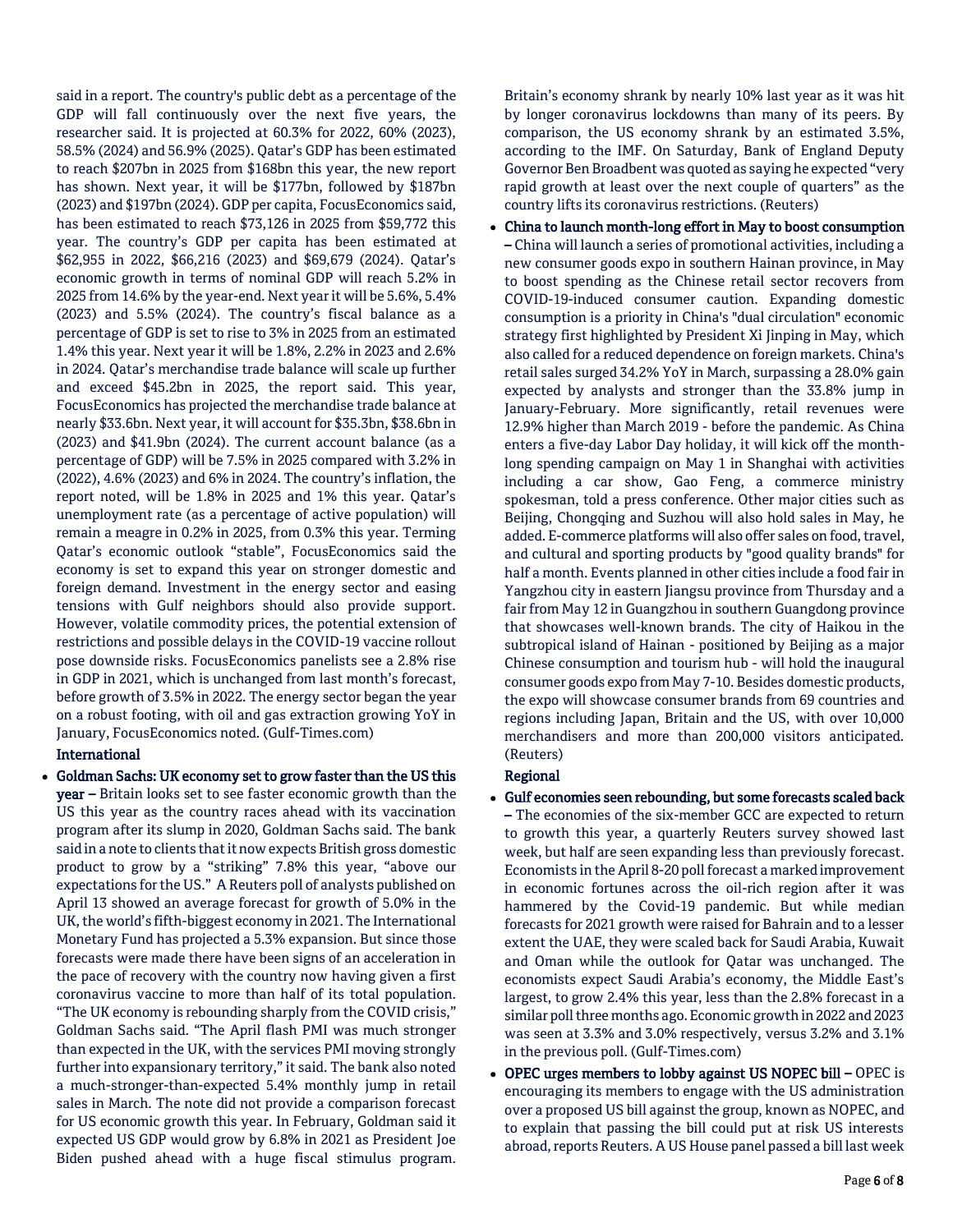to open the OPEC to lawsuits for collusion in boosting oil prices but it is uncertain whether the full chamber will consider the legislation. "It is essential that member countries reinforce diplomatic bilateral contacts with government officials in the US and explain the disadvantages for the US should the NOPEC bill become law," according to a letter written by OPEC Secretary General, Mohamed Barkindo to member states and seen by Reuters. "These disadvantages might include: weakening the immunity principle at a global level, putting at risk US interests overseas, and the protection for their personnel and assets," the letter said. Similar bills to target OPEC when oil prices rise have appeared in Congress over the past two decades without success. Barkindo said "several prominent US economic actors" had expressed reservations about the NOPEC bill, including the US Chamber of Commerce. His letter to OPEC members included a letter from the chamber's Chief Policy Officer, Neil Bradley addressed to US House of Representatives Judiciary Committee chairman Jerrold Nadler and Jim Jordan, a committee ranking member. "Under reciprocal legal regimes the United States and its agents throughout the world could be tried before foreign courts – perhaps including the military – for any activity that the foreign state wishes to make an offence," Bradley wrote in the letter dated April 13. (Gulf-Times.com)

- BJAZ posts 77.1% YoY rise in net profit to SR321.6mn in 1Q2021 – Bank AlJazira (BJAZ) recorded net profit of SR321.6mn in 1Q2021, an increase of 77.1% YoY. Total operating profit rose 23.0% YoY to SR945.4mn in 1Q2021. Total income from Special Commissions/Financing & Investments fell 8.5% YoY to SR737.1mn in 1Q2021. Total assets stood at SR94.6bn at the end of March 31, 2021 as compared to SR89.7bn at the end of March 31, 2020. Loans and advances stood at SR55.2bn (+6.1% YoY), while client deposits stood at SR70.7bn (+12.8% YoY) at the end of March 31, 2021. EPS came in at SR0.39 in 1Q2021 as compared to SR0.22 in 1Q2020. (Tadawul)
- UAE banks well-positioned despite rise in NPLs The UAE banks are well-positioned even bad loans rise further, thanks to strong capital buffers and high level of profitability that local lenders enjoyed prior to the outbreak of Covid-19 pandemic, say analysts. Economist for MENA region at Capital Economics, James Swanston said the UAE banking sector's non-performing loan (NPL) ratio hit its highest level since 2005, although banks' high level of profitability coming into the crisis has helped to shield them so far. "Strong capital buffers mean that they look well positioned should bad loans rise further," he said.
- Dubai's DMCC says to launch Cacao Centre The Dubai Multi Commodities Centre (DMCC) plans to launch a Cacao Centre that aims to make Dubai a global hub for trade in the bean, the Dubai government's media office said on Sunday. It said the DMCC Cacao Centre would initially incubate a select range of cacao services starting in mid-2021 within its Coffee Centre in Jebel Ali free zone. "DMCC is in contact with a range of cacao industry players, including Blue Stripes Urban Cacao and stakeholders across West Africa and South America, in order to better understand the needs of the market and how Dubai can play a central role in supporting its sustainable growth," it added. (Reuters)
- Abu Dhabi Ports raises \$1bn loan, sources say Abu Dhabi Ports, which owns and operates 11 ports and terminals in the UAE and

Guinea, has secured a \$1bn loan with a group of banks, two sources said. Nine banks provided the facility, with Citi and First Abu Dhabi Bank (FAB) having lead roles in the transaction, the first source said on condition of anonymity. The source added that HSBC and Standard Chartered were also involved in the loan for the company, which is owned by Abu Dhabi state holding company ADQ. (Reuters)

- ADCB posts 440.6% YoY rise in net profit to AED1,121.0mn in 1Q2021 – Abu Dhabi Commercial Bank (ADCB) recorded net profit of AED1,121.0mn in 1Q2021, an increase of 440.6% YoY. Net interest income fell 22.1% YoY to AED1,723.3mn in 1Q2021. Operating income fell 15.9% YoY to AED2,921.8mn in 1Q2021. Total assets stood at AED395.8bn at the end of March 31, 2021 as compared to AED411.2bn at the end of December 31, 2020. Loans and advances to customers, net stood at AED235.7bn (- 1.4% YTD), while deposits from customers' stood at AED238.8bn (-5.0% YTD) at the end of March 31, 2021. Basic and diluted EPS came in at AED0.15 in 1Q2021 as compared to AED0.01 in 1Q2020. (ADX)
- Abu Dhabi's IHC acquires 40% of response plus medical services – Abu Dhabi's IHC acquires 40% of response plus medical services. Response Plus Medical, a unit of VPS Healthcare, operates 200 site clinics as well the largest private fleet of ambulances in Abu Dhabi. No transaction terms were provided. Response Plus Medical has presence in Saudi Arabia and Oman; plans to expand across GCC and into Ghana and Nigeria over the next five years. (Bloomberg)
- Dana Gas cancels Egyptian onshore assets sale UAE-listed Dana Gas said on Sunday it had abandoned plans to sell onshore oil and gas assets in Egypt after conditions for a transaction could not be met. The energy company had expected to close the \$236mn sale to IPR Wastani Petroleum Ltd, a member of the IPR Energy Group, early this year. Dana Gas said it terminated the deal after the parties were unable to agree on conditions within the agreed time frame which expired on April 14. The assets would now be retained and operated by Dana Gas, it said. Dana Gas is still assessing the financial impact from terminating the sale but said the decision was expected to positively impact the balance sheet, profitability and cash flow in coming years. (Reuters)